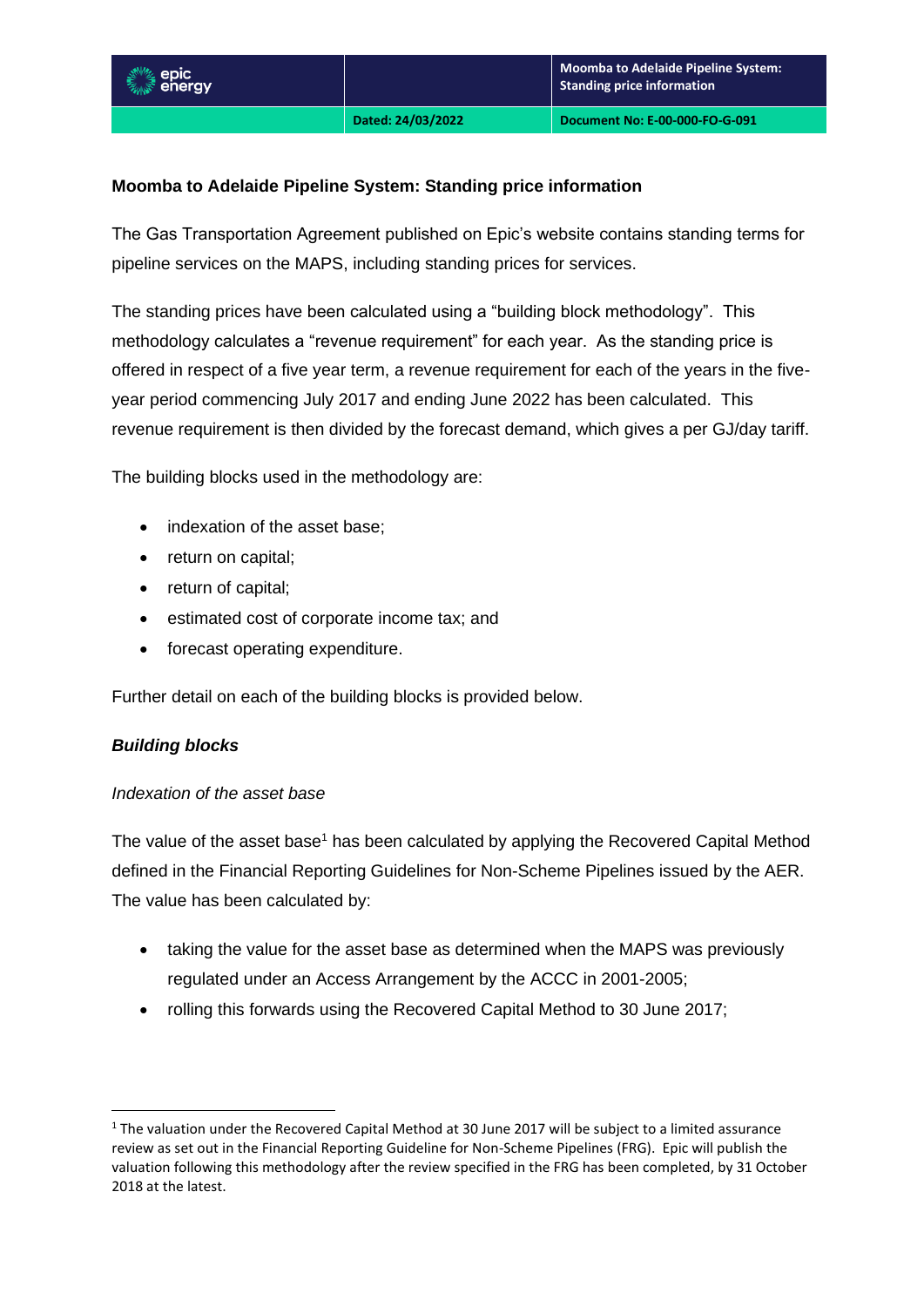• rolling the asset base value forward for each of the years during the period 2018- 2022. This includes the reduction of the asset base for return of capital included in the revenue requirement calculated for each year.

To calculate the indexation building block, the value of the asset base in each of the relevant years has been indexed by forecast CPI.

# *Return on capital*

The return on capital has been calculated as a benchmark weighted average of the return on equity and return on debt. This return is applied to the value of the asset base in each of the relevant years to give the return on capital building block.

The return on equity has been calculated using the SLCAPM method applied by the AER as the foundation model for estimated return of equity. An equity beta of 1.0 has been applied, consistent with the MAPS being an unregulated pipeline subject to competition.

The return on debt has been calculated using the method applied by the AER, which is to calculate the simple average of the Bloomberg and Reserve Bank of Australia fair value yields for the broad BBB credit rating band at a term to maturity of ten years. This cost has been averaged over a ten year period ending in March 2017.

# *Return of capital*

Return of capital or depreciation has been calculated on a straight line basis by rolling forward depreciation schedules from the access arrangement updated for capital expenditure and disposals.

# *Estimated cost of corporate income tax*

A statutory income tax rate of 30% has been used. Tax losses and depreciation have been rolled forwards from the access arrangement.

A value for gamma of 0.4 has been used. This is consistent with the value the AER has adopted for this parameter throughout 2017.